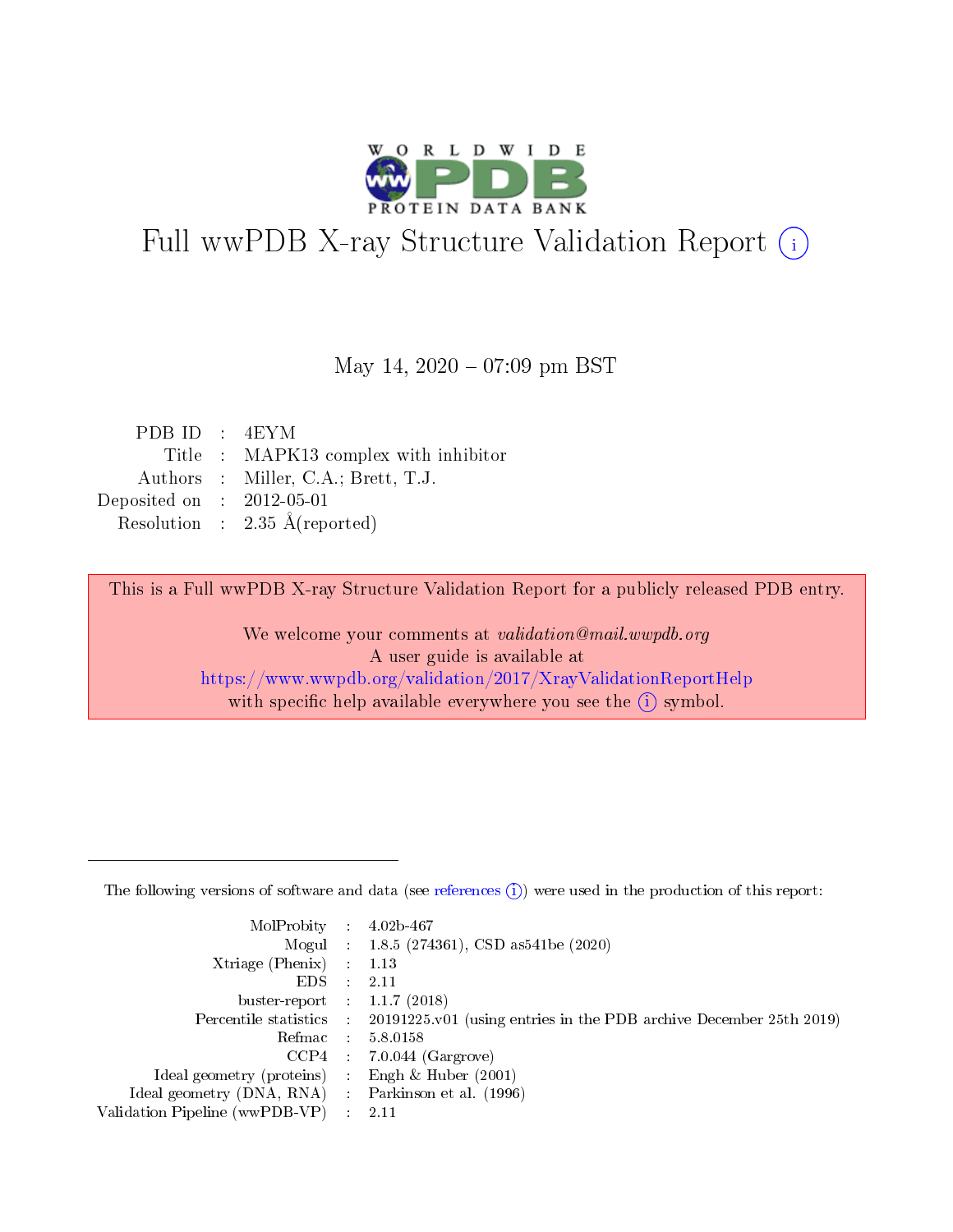# 1 [O](https://www.wwpdb.org/validation/2017/XrayValidationReportHelp#overall_quality)verall quality at a glance  $(i)$

The following experimental techniques were used to determine the structure: X-RAY DIFFRACTION

The reported resolution of this entry is 2.35 Å.

Percentile scores (ranging between 0-100) for global validation metrics of the entry are shown in the following graphic. The table shows the number of entries on which the scores are based.



| Metric                | Whole archive<br>$(\#\text{Entries})$ | Similar resolution<br>$(\#\text{Entries},\,\text{resolution}\,\,\text{range}(\textup{\AA}))$ |
|-----------------------|---------------------------------------|----------------------------------------------------------------------------------------------|
| $R_{free}$            | 130704                                | $1164(2.36-2.36)$                                                                            |
| Clashscore            | 141614                                | $1232(2.36-2.36)$                                                                            |
| Ramachandran outliers | 138981                                | $1211 (2.36 - 2.36)$                                                                         |
| Sidechain outliers    | 138945                                | $1212(2.36-2.36)$                                                                            |
| RSRZ outliers         | 127900                                | $1150(2.36-2.36)$                                                                            |

The table below summarises the geometric issues observed across the polymeric chains and their fit to the electron density. The red, orange, yellow and green segments on the lower bar indicate the fraction of residues that contain outliers for  $>=3, 2, 1$  and 0 types of geometric quality criteria respectively. A grey segment represents the fraction of residues that are not modelled. The numeric value for each fraction is indicated below the corresponding segment, with a dot representing fractions  $\epsilon=5\%$  The upper red bar (where present) indicates the fraction of residues that have poor fit to the electron density. The numeric value is given above the bar.

| Mol | $\gamma$ hain | Length     | Quality of chain |     |    |  |  |
|-----|---------------|------------|------------------|-----|----|--|--|
|     |               |            | %                |     |    |  |  |
|     |               | ヘーイ<br>ジーエ | 67%              | 24% | 8% |  |  |

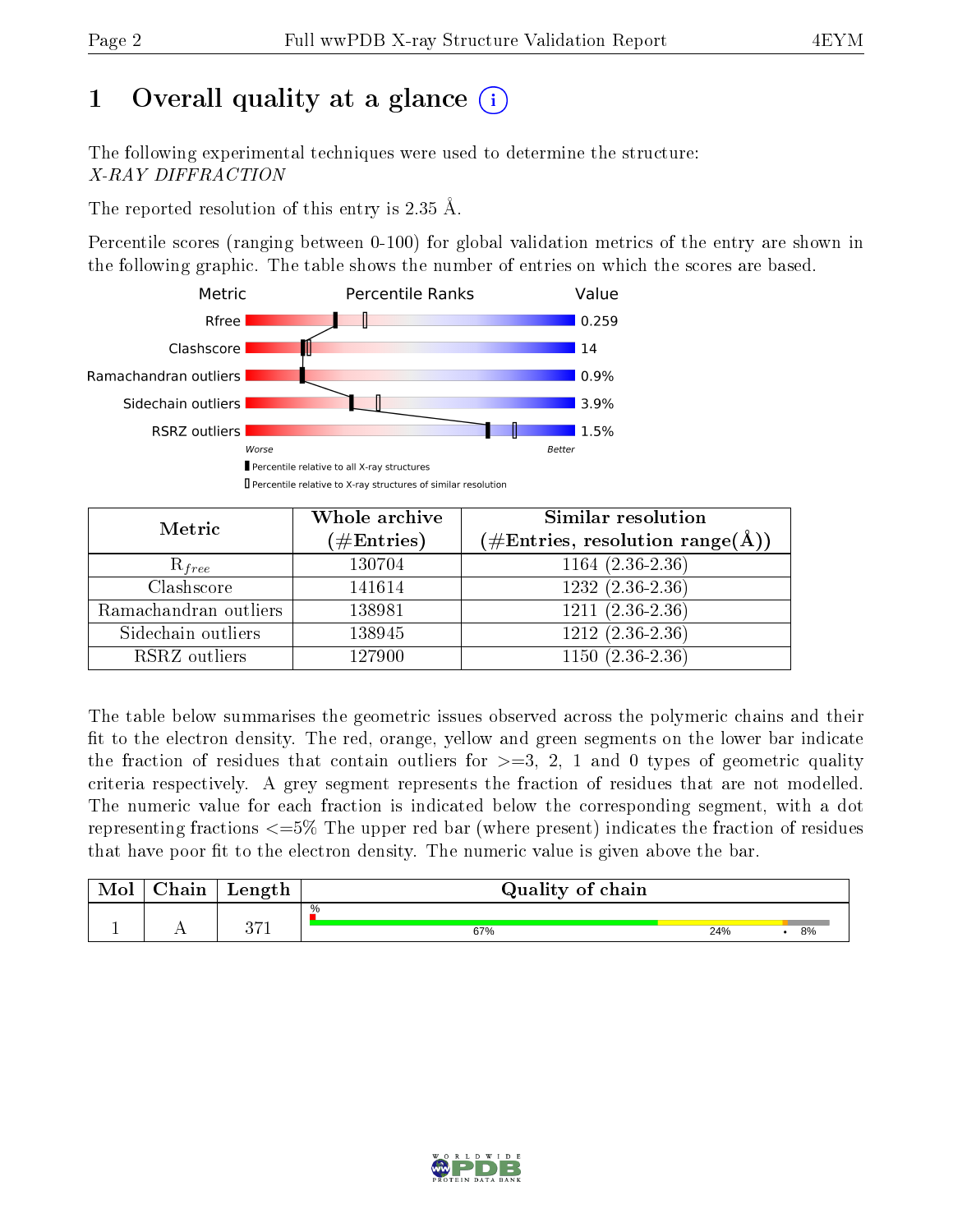# 2 Entry composition  $\left( \cdot \right)$

There are 3 unique types of molecules in this entry. The entry contains 2906 atoms, of which 0 are hydrogens and 0 are deuteriums.

In the tables below, the ZeroOcc column contains the number of atoms modelled with zero occupancy, the AltConf column contains the number of residues with at least one atom in alternate conformation and the Trace column contains the number of residues modelled with at most 2 atoms.

Molecule 1 is a protein called Mitogen-activated protein kinase 13.

| Mol | Chain | Residues | $\rm{Atoms}$        |      |     |     |  | $ZeroOcc \mid AltConf \mid$ | Trace |
|-----|-------|----------|---------------------|------|-----|-----|--|-----------------------------|-------|
|     |       | 340      | $\rm Total$<br>2768 | .789 | 459 | 507 |  |                             |       |

| Chain    | Residue        | Modelled   | Actual | Comment               | Reference                  |
|----------|----------------|------------|--------|-----------------------|----------------------------|
| А        | $-18$          | MET        |        | <b>EXPRESSION TAG</b> | UNP 015264                 |
| А        | $-17$          | <b>GLY</b> |        | <b>EXPRESSION TAG</b> | <b>UNP 015264</b>          |
| A        | $-16$          | <b>SER</b> |        | <b>EXPRESSION TAG</b> | UNP 015264                 |
| А        | $-15$          | <b>SER</b> |        | <b>EXPRESSION TAG</b> | UNP 015264                 |
| А        | $-14$          | <b>HIS</b> |        | <b>EXPRESSION TAG</b> | UNP.<br>O <sub>15264</sub> |
| А        | $-13$          | <b>HIS</b> |        | <b>EXPRESSION TAG</b> | <b>UNP 015264</b>          |
| $\bf{A}$ | $-12$          | <b>HIS</b> |        | <b>EXPRESSION TAG</b> | UNP 015264                 |
| А        | $-11$          | HIS        |        | <b>EXPRESSION TAG</b> | <b>UNP 015264</b>          |
| А        | $-10$          | HIS        |        | <b>EXPRESSION TAG</b> | <b>UNP 015264</b>          |
| A        | $-9$           | HIS        |        | <b>EXPRESSION TAG</b> | <b>UNP 015264</b>          |
| А        | $-8$           | <b>SER</b> |        | <b>EXPRESSION TAG</b> | UNP 015264                 |
| А        | $-7$           | <b>SER</b> |        | <b>EXPRESSION TAG</b> | UNP<br>O <sub>15264</sub>  |
| А        | $-6$           | <b>GLY</b> |        | EXPRESSION TAG        | <b>UNP 015264</b>          |
| A        | $-5$           | <b>LEU</b> |        | <b>EXPRESSION TAG</b> | UNP 015264                 |
| А        | $-4$           | VAL        |        | <b>EXPRESSION TAG</b> | UNP 015264                 |
| А        | $-3$           | PRO        |        | <b>EXPRESSION TAG</b> | <b>UNP 015264</b>          |
| А        | $-2$           | $\rm{ARG}$ |        | <b>EXPRESSION TAG</b> | UNP<br>O15264              |
| А        | $-1$           | <b>GLY</b> |        | EXPRESSION TAG        | UNP<br>O <sub>15264</sub>  |
| А        | $\overline{0}$ | <b>SER</b> |        | <b>EXPRESSION TAG</b> | UNP 015264                 |

There are 19 discrepancies between the modelled and reference sequences:

 Molecule 2 is 2-(morpholin-4-yl)-N-[4-(pyridin-4-yloxy)phenyl]pyridine-4-carboxamide (three-letter code:  $0RX$ ) (formula:  $C_{21}H_{20}N_4O_3$ ).

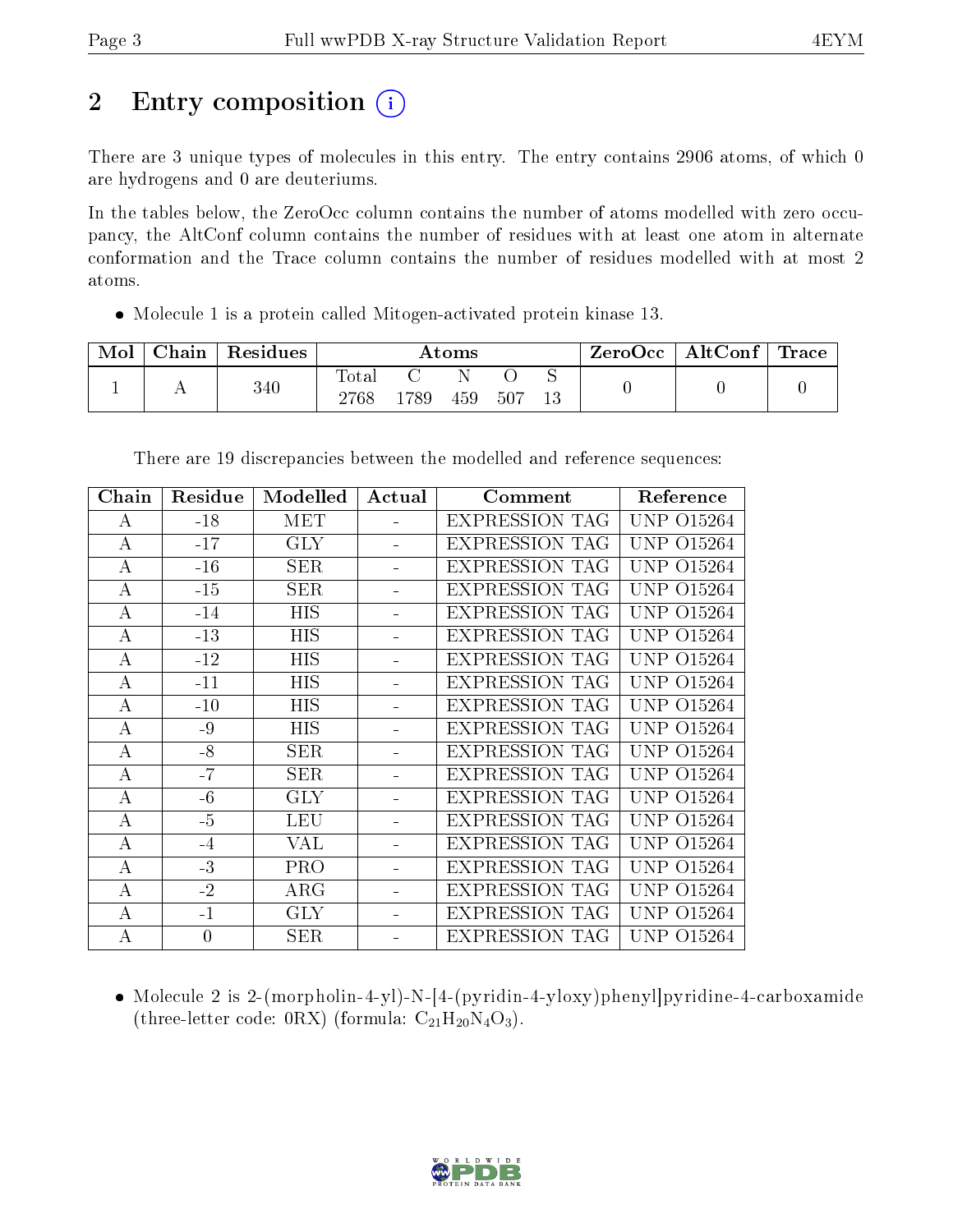

|  | $\text{Mol}$   Chain   Residues | Atoms     |    |  |  | $ZeroOcc \   \$ AltConf |
|--|---------------------------------|-----------|----|--|--|-------------------------|
|  |                                 | Total C N |    |  |  |                         |
|  |                                 |           | 21 |  |  |                         |

 $\bullet\,$  Molecule 3 is water.

|  | $Mol$   Chain   Residues | Atoms | ZeroOcc   AltConf |  |
|--|--------------------------|-------|-------------------|--|
|  |                          | Total |                   |  |

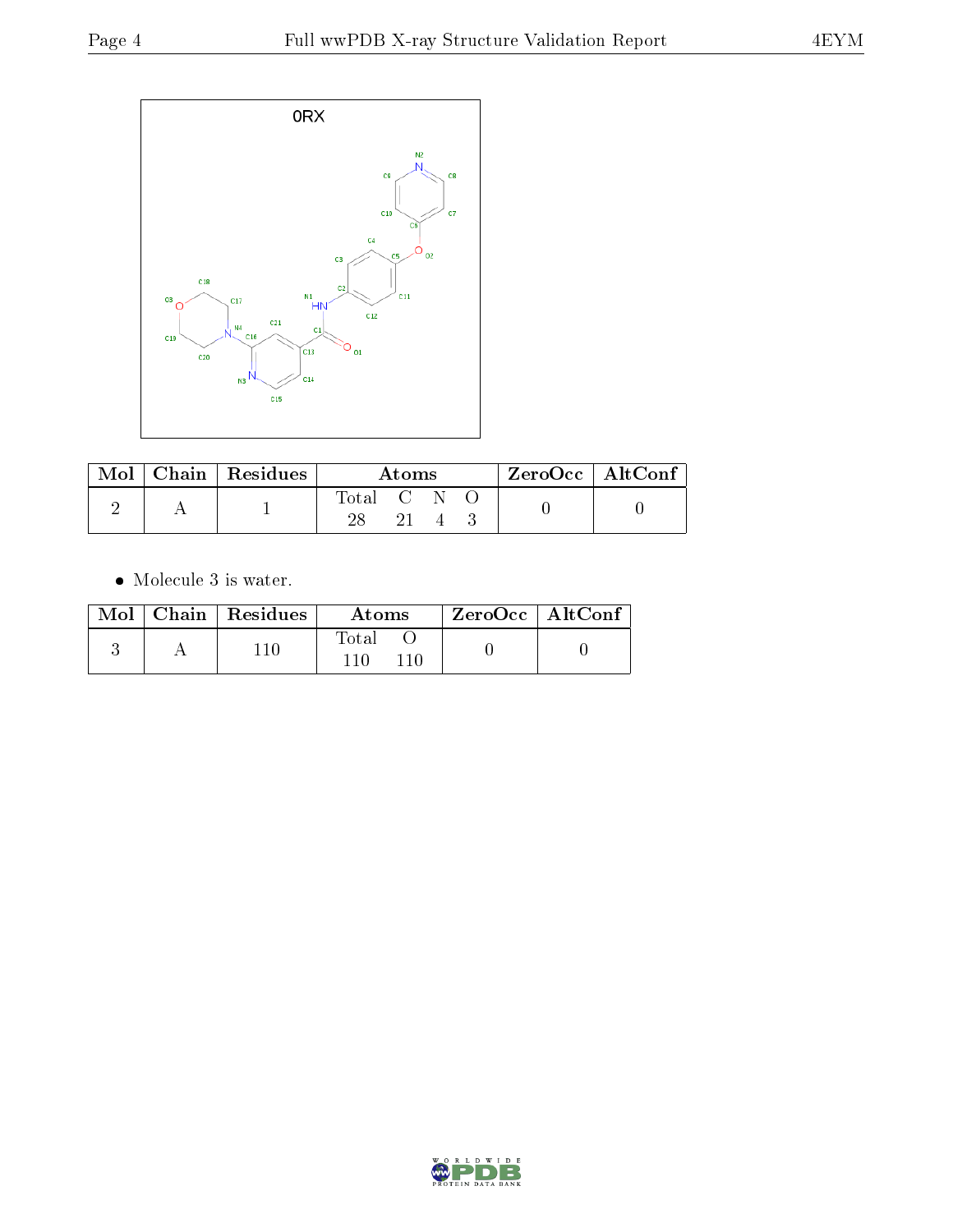# 3 Residue-property plots  $(i)$

These plots are drawn for all protein, RNA and DNA chains in the entry. The first graphic for a chain summarises the proportions of the various outlier classes displayed in the second graphic. The second graphic shows the sequence view annotated by issues in geometry and electron density. Residues are color-coded according to the number of geometric quality criteria for which they contain at least one outlier: green  $= 0$ , yellow  $= 1$ , orange  $= 2$  and red  $= 3$  or more. A red dot above a residue indicates a poor fit to the electron density (RSRZ  $> 2$ ). Stretches of 2 or more consecutive residues without any outlier are shown as a green connector. Residues present in the sample, but not in the model, are shown in grey.

• Molecule 1: Mitogen-activated protein kinase 13



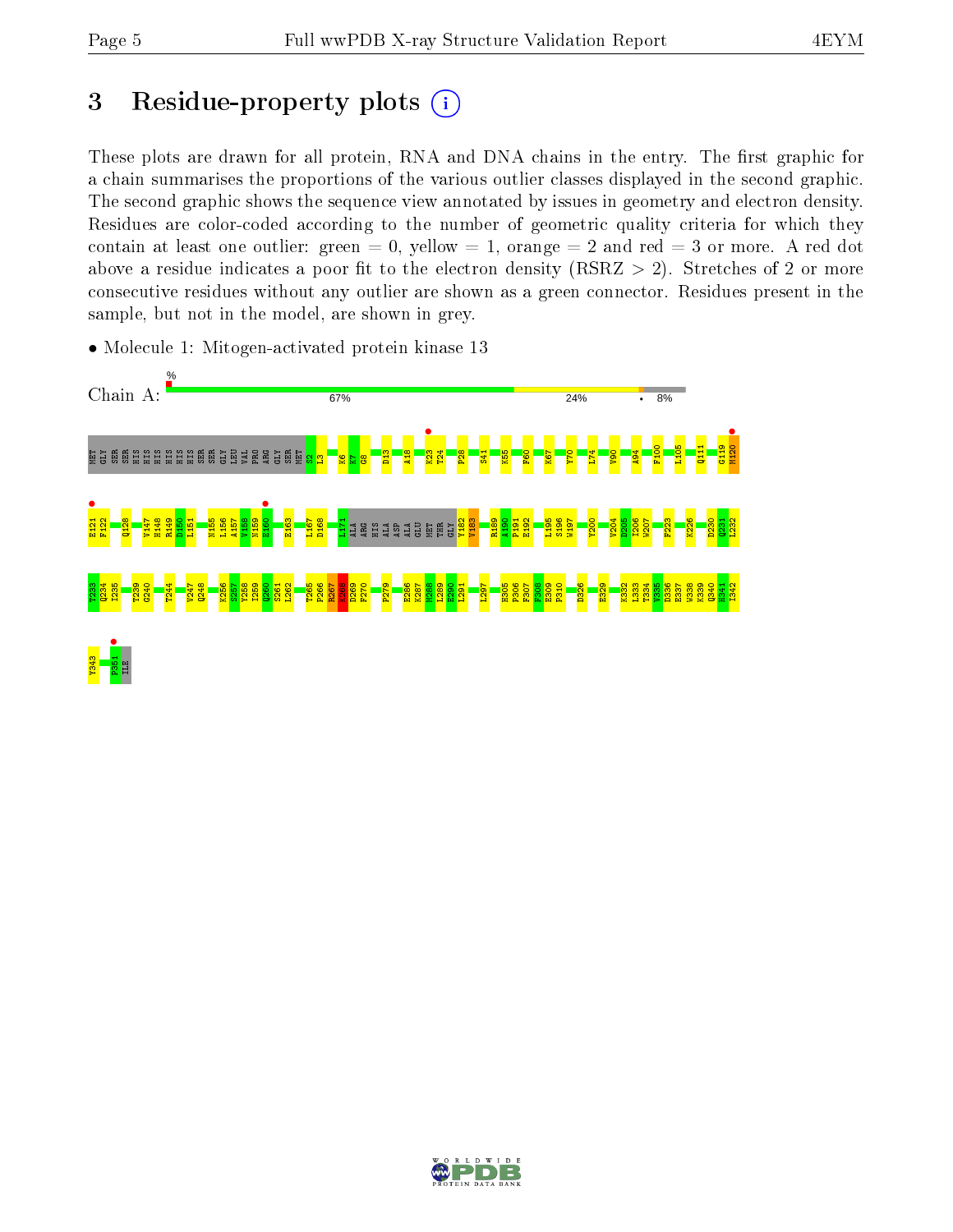## 4 Data and refinement statistics  $(i)$

| Property                                                             | Value                                             | Source     |
|----------------------------------------------------------------------|---------------------------------------------------|------------|
| Space group                                                          | P 21 21 21                                        | Depositor  |
| Cell constants                                                       | $69.56\text{\AA}$<br>61.11Å<br>93.16Å             | Depositor  |
| a, b, c, $\alpha$ , $\beta$ , $\gamma$                               | $90.00^\circ$<br>$90.00^{\circ}$<br>$90.00^\circ$ |            |
| Resolution $(A)$                                                     | $45.91 - 2.35$                                    | Depositor  |
|                                                                      | $45.91 - 2.35$                                    | <b>EDS</b> |
| % Data completeness                                                  | $\overline{93.1}$ (45.91-2.35)                    | Depositor  |
| (in resolution range)                                                | 93.1 (45.91-2.35)                                 | <b>EDS</b> |
| $R_{merge}$                                                          | $0.07\,$                                          | Depositor  |
| $\mathrm{R}_{sym}$                                                   | 0.07                                              | Depositor  |
| $\langle I/\sigma(I) \rangle^{-1}$                                   | $2.57$ (at $2.34\text{\AA}$ )                     | Xtriage    |
| Refinement program                                                   | PHENIX (phenix.refine: 1.7.1 743)                 | Depositor  |
| $R, R_{free}$                                                        | 0.203<br>0.269<br>$\mathbf{r}$                    | Depositor  |
|                                                                      | 0.197<br>0.259<br>$\ddot{\phantom{a}}$            | DCC        |
| $\mathcal{R}_{free}$ test set                                        | 806 reflections $(5.08\%)$                        | wwPDB-VP   |
| Wilson B-factor $(A^2)$                                              | 33.0                                              | Xtriage    |
| Anisotropy                                                           | 0.440                                             | Xtriage    |
| Bulk solvent $k_{sol}(e/\mathring{A}^3)$ , $B_{sol}(\mathring{A}^2)$ | 0.32, 37.1                                        | <b>EDS</b> |
| L-test for $\{\text{winning}^2$                                      | $< L >$ = 0.50, $< L2$ > = 0.33                   | Xtriage    |
| Estimated twinning fraction                                          | No twinning to report.                            | Xtriage    |
| $F_o, F_c$ correlation                                               | 0.94                                              | <b>EDS</b> |
| Total number of atoms                                                | 2906                                              | wwPDB-VP   |
| Average B, all atoms $(A^2)$                                         | 36.0                                              | wwPDB-VP   |

Xtriage's analysis on translational NCS is as follows: The largest off-origin peak in the Patterson function is  $5.75\%$  of the height of the origin peak. No significant pseudotranslation is detected.

<sup>&</sup>lt;sup>2</sup>Theoretical values of  $\langle |L| \rangle$ ,  $\langle L^2 \rangle$  for acentric reflections are 0.5, 0.333 respectively for untwinned datasets, and 0.375, 0.2 for perfectly twinned datasets.



<span id="page-5-1"></span><span id="page-5-0"></span><sup>1</sup> Intensities estimated from amplitudes.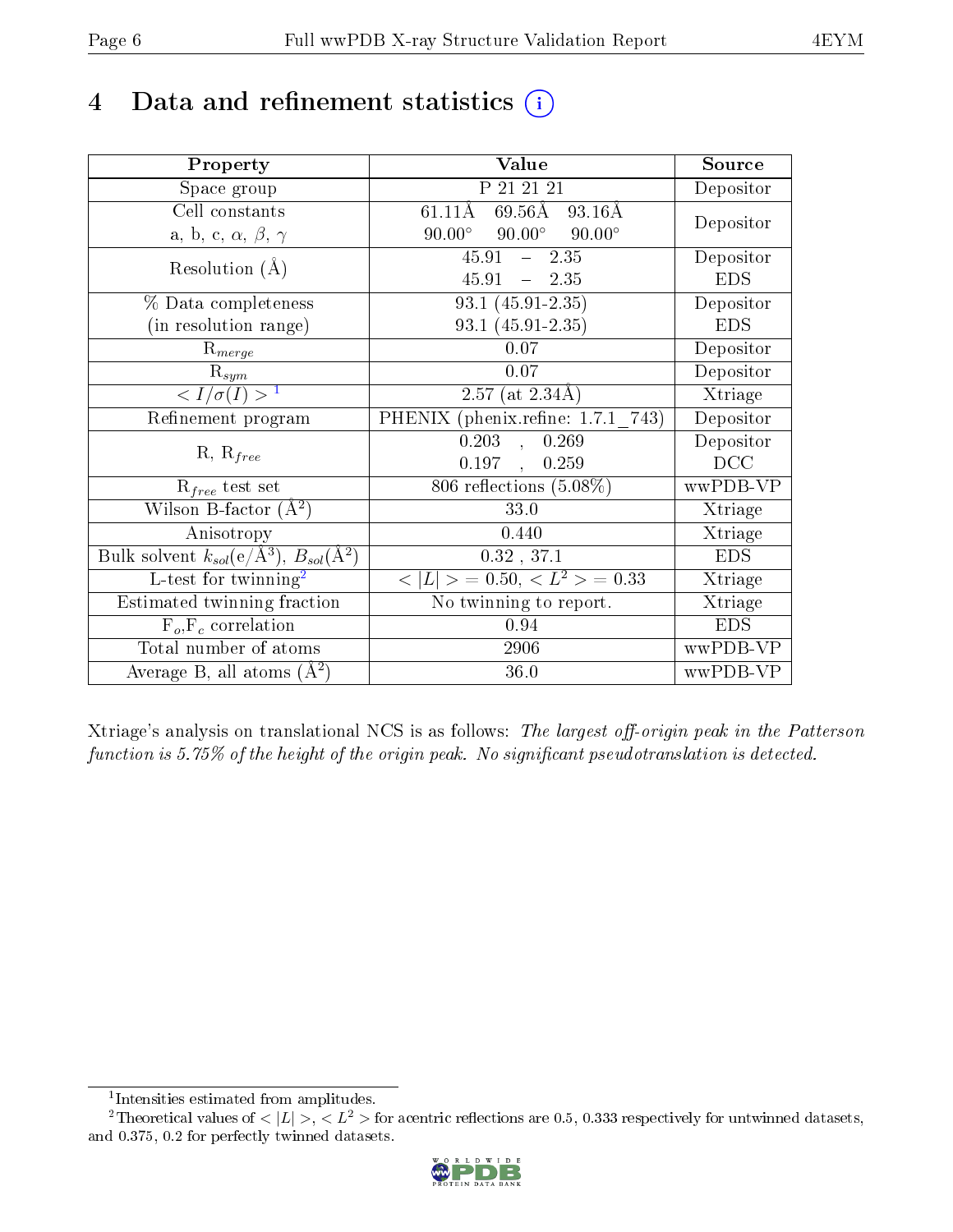# 5 Model quality  $(i)$

## 5.1 Standard geometry (i)

Bond lengths and bond angles in the following residue types are not validated in this section:  $0RX$ 

The Z score for a bond length (or angle) is the number of standard deviations the observed value is removed from the expected value. A bond length (or angle) with  $|Z| > 5$  is considered an outlier worth inspection. RMSZ is the root-mean-square of all Z scores of the bond lengths (or angles).

| $Mol$   Chain |      | Bond lengths                    | Bond angles |        |  |
|---------------|------|---------------------------------|-------------|--------|--|
|               |      | RMSZ $ #Z  > 5$ RMSZ $ #Z  > 5$ |             |        |  |
|               | 0.27 | 0/2835                          | 0.44        | 0/3831 |  |

Chiral center outliers are detected by calculating the chiral volume of a chiral center and verifying if the center is modelled as a planar moiety or with the opposite hand.A planarity outlier is detected by checking planarity of atoms in a peptide group, atoms in a mainchain group or atoms of a sidechain that are expected to be planar.

|  | $\mid$ Mol $\mid$ Chain $\mid$ #Chirality outliers $\mid$ #Planarity outliers $\mid$ |
|--|--------------------------------------------------------------------------------------|
|  |                                                                                      |

There are no bond length outliers.

There are no bond angle outliers.

There are no chirality outliers.

All (1) planarity outliers are listed below:

|  |     |       | Mol   Chain   Res   Type   Group |
|--|-----|-------|----------------------------------|
|  | 268 | LYS – | Peptide                          |

### 5.2 Too-close contacts  $\overline{a}$

In the following table, the Non-H and H(model) columns list the number of non-hydrogen atoms and hydrogen atoms in the chain respectively. The H(added) column lists the number of hydrogen atoms added and optimized by MolProbity. The Clashes column lists the number of clashes within the asymmetric unit, whereas Symm-Clashes lists symmetry related clashes.

|  |  |  | Mol   Chain   Non-H   H(model)   H(added)   Clashes   Symm-Clashes |
|--|--|--|--------------------------------------------------------------------|
|  |  |  |                                                                    |
|  |  |  |                                                                    |

Continued on next page...

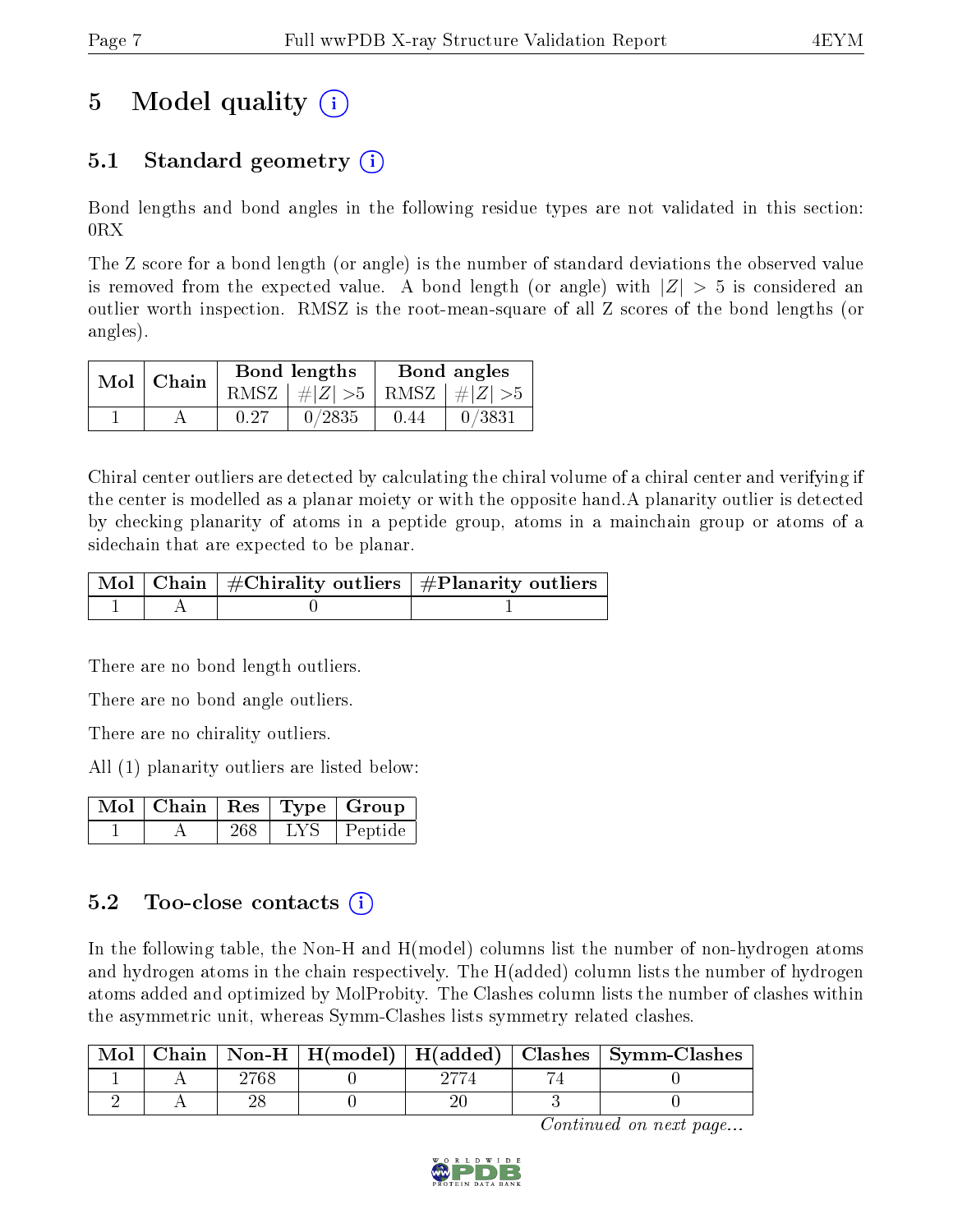Continued from previous page...

| Mol |  |  | Chain   Non-H   H(model)   H(added)   Clashes   Symm-Clashes |
|-----|--|--|--------------------------------------------------------------|
|     |  |  |                                                              |
|     |  |  |                                                              |

The all-atom clashscore is defined as the number of clashes found per 1000 atoms (including hydrogen atoms). The all-atom clashscore for this structure is 14.

All (77) close contacts within the same asymmetric unit are listed below, sorted by their clash magnitude.

| Atom-1             | Atom-2              | Interatomic       | Clash             |  |
|--------------------|---------------------|-------------------|-------------------|--|
|                    |                     | distance $(A)$    | overlap $(A)$     |  |
| 1: A:268: LYS: HG2 | 1:A:269:ASP:N       | 1.76              | 1.00              |  |
| 1: A:258:TYR:O     | 3:A:578:HOH:O       | 1.84              | $\overline{0.95}$ |  |
| 1:A:262:LEU:N      | 3:A:578:HOH:O       | 1.98              | 0.95              |  |
| 1: A:268: LYS: HG2 | 1:A:269:ASP:H       | 1.40              | 0.82              |  |
| 1: A:121: GLU:N    | 3:A:524:HOH:O       | 2.13              | 0.82              |  |
| 1: A:286: GLU:OE2  | 3:A:577:HOH:O       | 1.98              | 0.82              |  |
| 1: A:8: GLY: HA2   | 1: A:23: LYS: HE3   | $\overline{1.63}$ | 0.80              |  |
| 1:A:267:ARG:HG2    | 1: A:268:LYS:HD3    | 1.67              | 0.75              |  |
| 1: A:240: GLY:HA3  | 1:A:267:ARG:HA      | 1.69              | 0.73              |  |
| 1: A:268:LYS:HE2   | 1: A:268:LYS:H      | $\overline{1.52}$ | 0.73              |  |
| 1:A:267:ARG:HG2    | 1: A:268:LYS:HB3    | 1.69              | 0.72              |  |
| 1:A:147:VAL:H G23  | 1:A:149:ARG:HG3     | 1.71              | 0.71              |  |
| 1:A:267:ARG:CG     | 1: A:268:LYS:HD3    | $\overline{2.23}$ | 0.68              |  |
| 1:A:268:LYS:HG3    | 1: A:270:PHE:HD1    | 1.57              | 0.68              |  |
| 1: A:268: LYS: HG3 | $1: A:270:$ PHE:CD1 | $\overline{2.29}$ | 0.68              |  |
| 1: A:268: LYS: CG  | 1:A:269:ASP:N       | 2.51              | 0.67              |  |
| 1: A:286: GLU:OE1  | 3:A:600:HOH:O       | $\overline{2.11}$ | 0.67              |  |
| 1: A:248: GLN:O    | 3:A:575:HOH:O       | 2.14              | 0.65              |  |
| 1:A:337:GLU:HA     | 1: A:340: GLN: HG3  | 1.79              | 0.64              |  |
| 1: A:261:SER:N     | 3: A:578:HOH:O      | $\overline{2.30}$ | 0.64              |  |
| 1: A:268: LYS: CG  | 1: A:269:ASP:H      | $\overline{2.10}$ | 0.64              |  |
| 1: A:239:THR:O     | 1:A:267:ARG:HG3     | 1.98              | $\overline{0.63}$ |  |
| 1:A:326:ASP:HB3    | 1:A:329:GLU:OE2     | 1.99              | $\overline{0.62}$ |  |
| 1:A:267:ARG:CD     | 1: A:268:LYS:HD3    | 2.31              | 0.61              |  |
| 1:A:244:THR:O      | 1:A:248:GLN:HG2     | 2.03              | 0.59              |  |
| 1:A:155:ASN:ND2    | 3:A:584:HOH:O       | 2.30              | 0.58              |  |
| $1: A:270:$ PHE:CG | 1: A:286: GLU:HG2   | $\overline{2.38}$ | 0.58              |  |
| 1: A:8: GLY:O      | 1:A:23:LYS:HG3      | 2.03              | 0.57              |  |
| 2: A:401:0RX:O1    | 2:A:401:0RX:H16     | 2.06              | 0.55              |  |
| 1: A:268:LYS:CE    | 1:A:269:ASP:H       | 2.18              | $0.55\,$          |  |
| 1: A:259: ILE:C    | 3:A:578:HOH:O       | 2.45              | $0.55\,$          |  |
| 1: A: 119: GLY: C  | 3:A:524:HOH:O       | 2.47              | 0.53              |  |

Continued on next page...

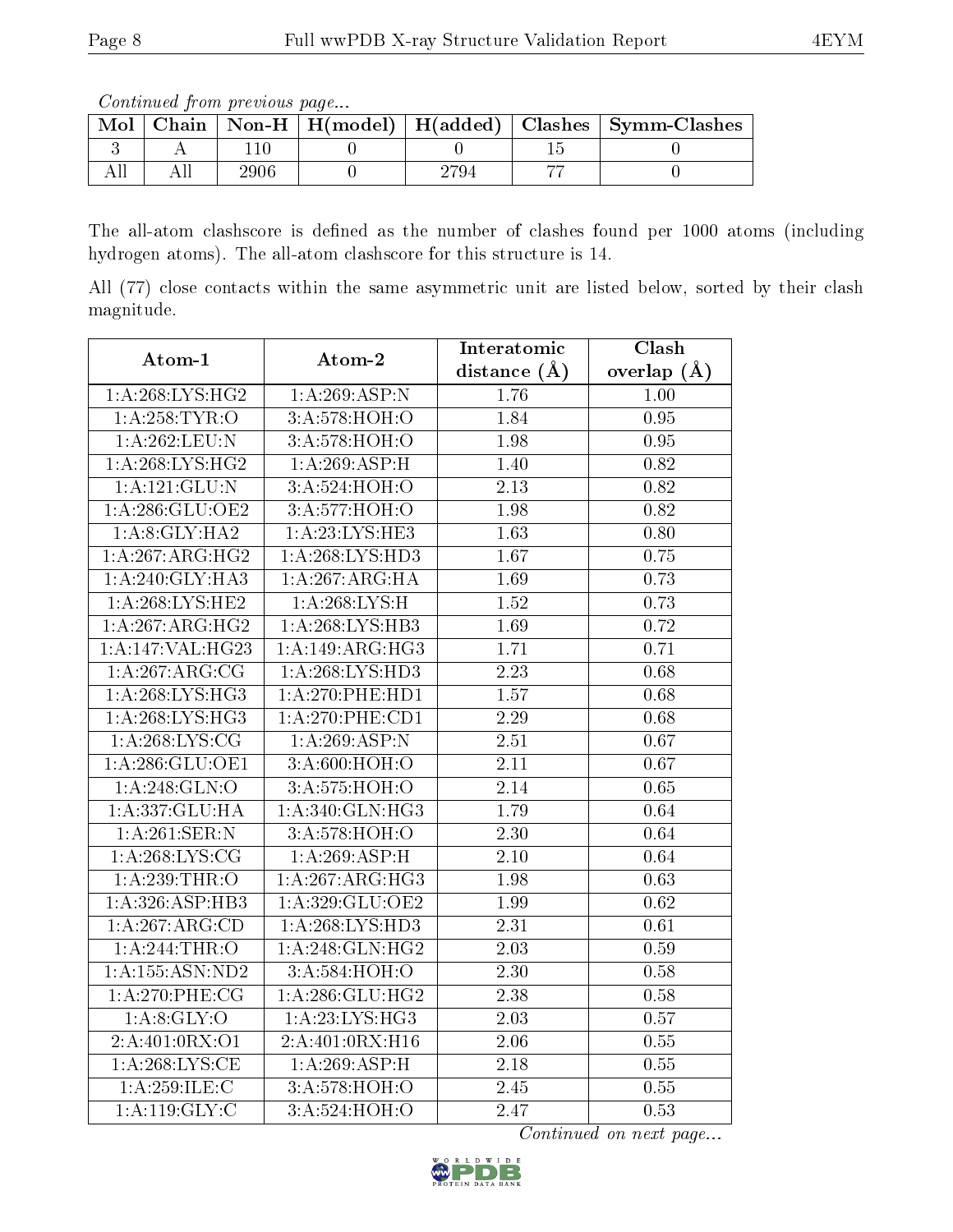| Commaca jioni previvus page |                     | Interatomic      | Clash         |  |
|-----------------------------|---------------------|------------------|---------------|--|
| Atom-1                      | Atom-2              | distance $(\AA)$ | overlap $(A)$ |  |
| 1: A:120:MET:O              | 1: A:120:MET:HE3    | 2.11             | 0.51          |  |
| 1:A:151:LEU:HD11            | 1:A:156:LEU:HD21    | 1.93             | 0.51          |  |
| 1:A:268:LYS:HE2             | 1: A:268:LYS:N      | 2.24             | 0.51          |  |
| 1:A:247:VAL:HG13            | 1: A:256: LYS:HG3   | 1.94             | 0.50          |  |
| 1: A:191: PRO:HG3           | 1: A:235: ILE: HD13 | 1.93             | 0.50          |  |
| 1:A:90:VAL:HG13             | 1:A:105:LEU:HD23    | 1.93             | 0.50          |  |
| 1:A:189:ARG:NH2             | 3:A:513:HOH:O       | 2.42             | 0.50          |  |
| 1: A:6: LYS: HE2            | 1:A:94:ALA:O        | 2.12             | 0.49          |  |
| $1:A:\overline{182:TYR:O}$  | 1:A:183:VAL:HB      | 2.13             | 0.49          |  |
| 1: A:230: ASP:O             | 1: A:234: GLN: HG3  | 2.13             | 0.49          |  |
| 1: A:268: LYS: CG           | 1: A:270:PHE:HD1    | 2.24             | 0.48          |  |
| $1: A:270:$ PHE:N           | 3:A:577:HOH:O       | 2.17             | 0.47          |  |
| 1:A:157:ALA:HB2             | 1:A:167:LEU:HD11    | 1.96             | 0.47          |  |
| 1:A:267:ARG:HG2             | 1: A:268: LYS: CB   | 2.43             | 0.46          |  |
| 1:A:18:ALA:O                | 1:A:55:LYS:HE3      | 2.16             | 0.46          |  |
| 1:A:200:TYR:HB2             | 1: A:204:VAL:CG1    | 2.46             | 0.45          |  |
| 1:A:291:LEU:HD12            | 3:A:610:HOH:O       | 2.17             | 0.45          |  |
| 1:A:279:PRO:O               | 3:A:561:HOH:O       | 2.20             | 0.45          |  |
| 1:A:192:GLU:O               | 1:A:196:SER:HA      | 2.16             | 0.45          |  |
| 1: A:67: LYS: HG2           | 1: A: 338: TRP: CZ2 | 2.51             | 0.45          |  |
| 1:A:128:GLN:HG2             | 1:A:307:PHE:O       | 2.17             | 0.44          |  |
| 1: A: 195: LEU: HD11        | 1:A:232:LEU:HD13    | 2.00             | 0.44          |  |
| 1:A:309:GLU:HB3             | 1: A: 310: PRO: HD3 | 1.98             | 0.44          |  |
| 1:A:339:LYS:O               | 1: A:343:TYR:HB2    | 2.17             | 0.44          |  |
| 1: A:70:TYR:CZ              | 1: A:74: LEU: HD11  | 2.52             | 0.44          |  |
| 1:A:336:ASP:O               | 1: A:340: GLN: HG2  | 2.18             | 0.44          |  |
| 1: A: 183: VAL: O           | 1:A:183:VAL:HG13    | 2.17             | 0.43          |  |
| 1: A:206: ILE: HG13         | 1:A:297:LEU:O       | 2.18             | 0.43          |  |
| 1:A:223:PHE:CE1             | 1: A: 235: ILE: HA  | 2.53             | 0.43          |  |
| 2: A:401:0RX:H1             | 2: A:401:0RX:H8     | 1.83             | 0.43          |  |
| 1: A:148: HIS:O             | 1:A:149:ARG:HB2     | 2.18             | 0.43          |  |
| 1:A:267:ARG:HD3             | 1: A:268: LYS:HD3   | 2.01             | 0.43          |  |
| 1: A:28:PRO:HA              | 1:A:41:SER:O        | 2.19             | 0.43          |  |
| 1:A:70:TYR:CD1              | 1:A:342:ILE:HG12    | 2.54             | 0.42          |  |
| 1: A:305: HIS: CG           | 1: A:306: PRO:HD2   | 2.54             | 0.42          |  |
| 1:A:333:LEU:N               | 3:A:552:HOH:O       | 2.27             | 0.42          |  |
| 1: A:265:THR:HA             | 1:A:266:PRO:HD2     | 1.87             | 0.42          |  |
| 1: A: 159: ASN: HD21        | 1:A:163:GLU:HB2     | 1.85             | 0.41          |  |
| 1:A:287:LYS:HB3             | 1: A:297:LEU:HG     | 2.01             | 0.41          |  |
| 1:A:191:PRO:HD3             | 1:A:207:TRP:CE2     | 2.56             | 0.41          |  |
| 1: A:60: PHE:HB3            | 1:A:339:LYS:HD2     | 2.02             | 0.41          |  |

Continued from previous page.

Continued on next page...

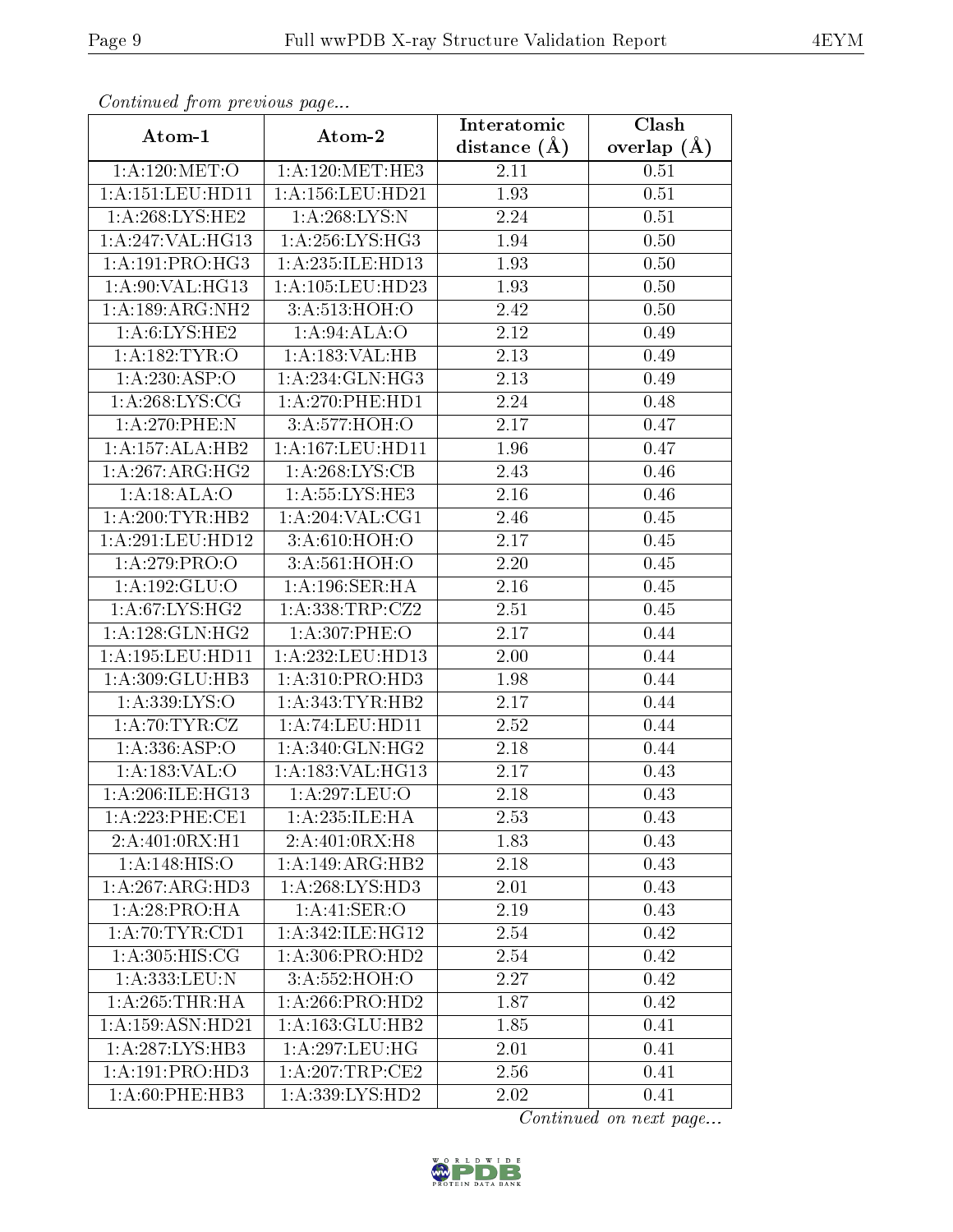| Atom-1               | Atom-2              | Interatomic<br>distance $(A)$ | Clash<br>overlap $(A)$ |  |
|----------------------|---------------------|-------------------------------|------------------------|--|
| 1: A: 159: ASN: ND2  | 1:A:163:GLU:HB2     | 2.36                          | 0.41                   |  |
| 2: A:401:0RX:O1      | 2: A:401:0RX:C3     | 2.66                          | 0.40                   |  |
| 1: A: 334: THR: HG23 | 1: A: 337: GLU: OE1 | 2.21                          | 0.40                   |  |
| 1:A:8:GLY:H A2       | 1:A:23:LYS:CE       | 2.42                          | በ 4በ                   |  |

Continued from previous page...

There are no symmetry-related clashes.

### 5.3 Torsion angles (i)

#### 5.3.1 Protein backbone  $(i)$

In the following table, the Percentiles column shows the percent Ramachandran outliers of the chain as a percentile score with respect to all X-ray entries followed by that with respect to entries of similar resolution.

The Analysed column shows the number of residues for which the backbone conformation was analysed, and the total number of residues.

| Mol   Chain |                                                | Analysed   Favoured   Allowed   Outliers   Percentiles |  |  |  |
|-------------|------------------------------------------------|--------------------------------------------------------|--|--|--|
|             | $336/371(91\%)$ 318 (95%) 15 (4%) 3 (1%) 17 17 |                                                        |  |  |  |

All (3) Ramachandran outliers are listed below:

| Mol | Chain | Res | Type       |
|-----|-------|-----|------------|
|     |       | 183 |            |
|     |       | 267 | $\rm{ARG}$ |
|     |       | 199 |            |

#### 5.3.2 Protein sidechains  $(i)$

In the following table, the Percentiles column shows the percent sidechain outliers of the chain as a percentile score with respect to all X-ray entries followed by that with respect to entries of similar resolution.

The Analysed column shows the number of residues for which the sidechain conformation was analysed, and the total number of residues.

| $\mid$ Mol $\mid$ Chain $\mid$ | Analysed                                                      | Rotameric   Outliers   Percentiles |                                 |  |
|--------------------------------|---------------------------------------------------------------|------------------------------------|---------------------------------|--|
|                                | $\mid$ 304/328 (93%) $\mid$ 292 (96%) $\mid$ 12 (4%) $\mid$ 1 |                                    | $\vert 32 \vert$<br>$\sqrt{40}$ |  |

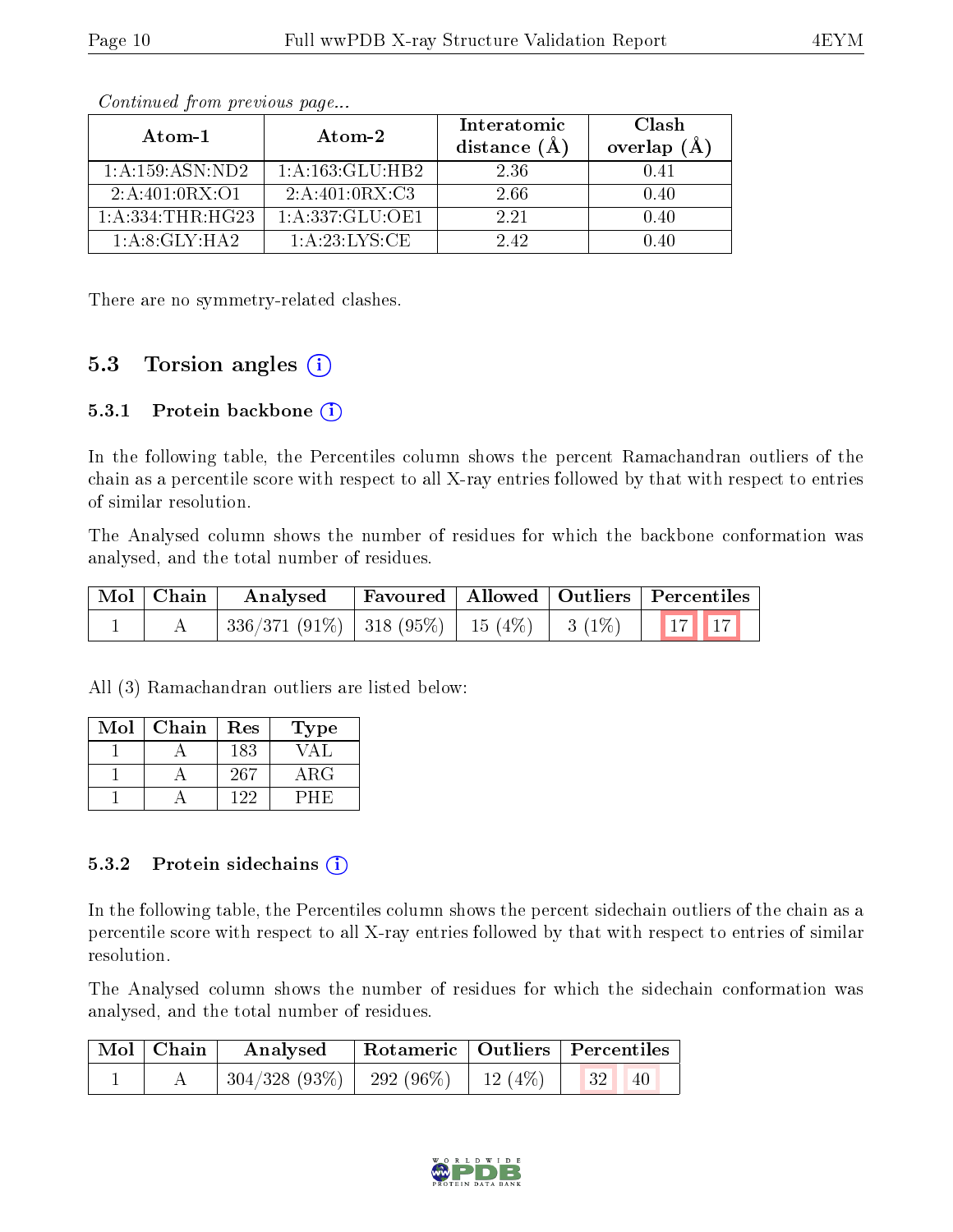| Mol          | Chain | Res | Type       |
|--------------|-------|-----|------------|
| 1            | А     | 3   | LEU        |
| 1            | А     | 13  | ASP        |
| 1            | А     | 24  | THR        |
| 1            | А     | 100 | PHE        |
| $\mathbf{1}$ | A     | 111 | <b>GLN</b> |
| $\mathbf{1}$ | А     | 120 | MET        |
| 1            | А     | 168 | ASP        |
| 1            | А     | 197 | TRP        |
| $\mathbf 1$  | Α     | 226 | <b>LYS</b> |
| 1            | А     | 268 | <b>LYS</b> |
| 1            | А     | 289 | LEU        |
|              |       | 332 | <b>LYS</b> |

All (12) residues with a non-rotameric sidechain are listed below:

Some sidechains can be flipped to improve hydrogen bonding and reduce clashes. There are no such sidechains identified.

#### 5.3.3 RNA $(i)$

There are no RNA molecules in this entry.

#### 5.4 Non-standard residues in protein, DNA, RNA chains (i)

There are no non-standard protein/DNA/RNA residues in this entry.

#### 5.5 Carbohydrates  $(i)$

There are no carbohydrates in this entry.

#### 5.6 Ligand geometry  $(i)$

1 ligand is modelled in this entry.

In the following table, the Counts columns list the number of bonds (or angles) for which Mogul statistics could be retrieved, the number of bonds (or angles) that are observed in the model and the number of bonds (or angles) that are defined in the Chemical Component Dictionary. The Link column lists molecule types, if any, to which the group is linked. The Z score for a bond length (or angle) is the number of standard deviations the observed value is removed from the expected value. A bond length (or angle) with  $|Z| > 2$  is considered an outlier worth inspection. RMSZ is the root-mean-square of all Z scores of the bond lengths (or angles).

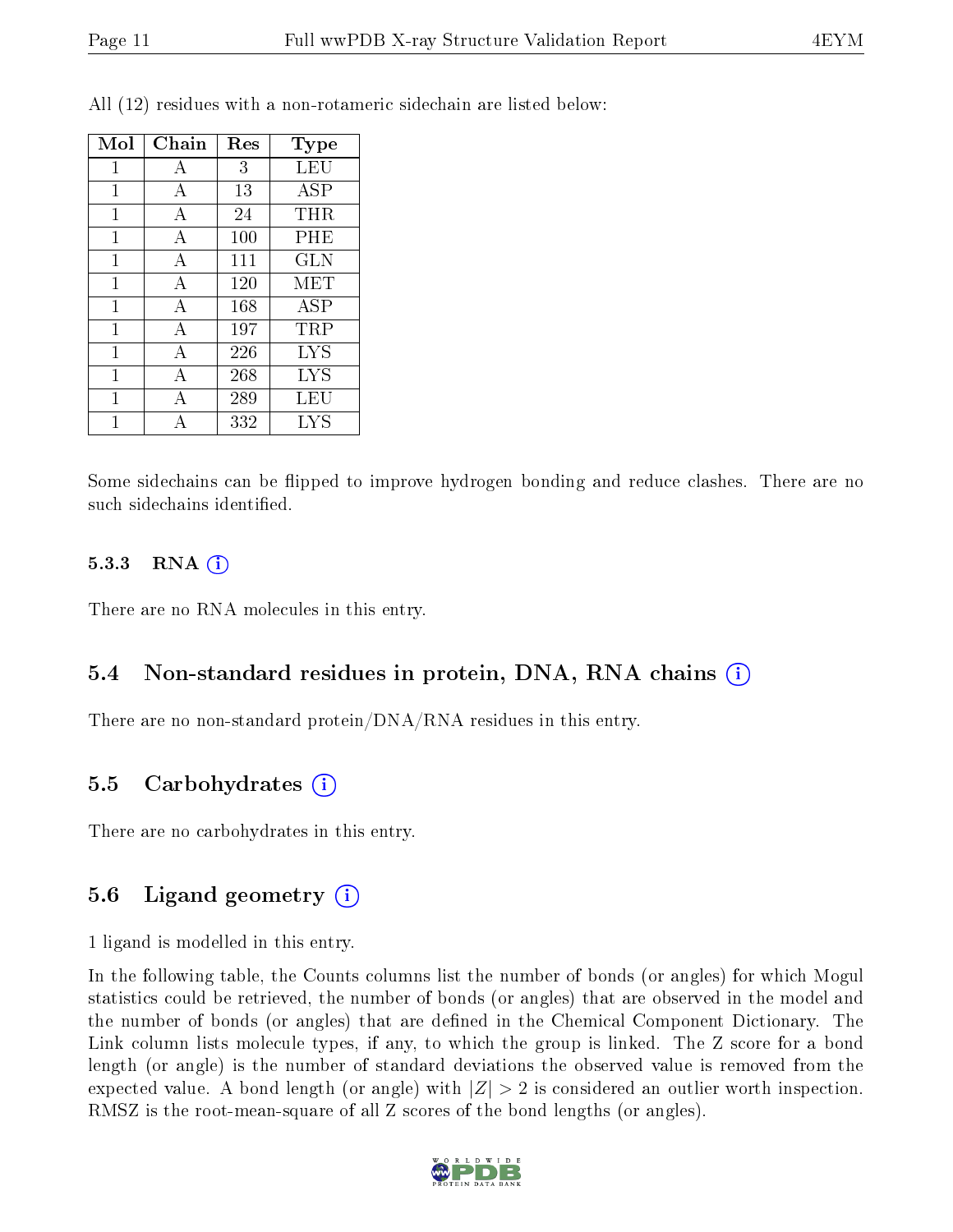|     | $\mid$ Mol $\mid$ Type $\mid$ Chain $\mid$ Res $\mid$ Link $\mid$ |     |          | Bond lengths |                     | Bond angles |                                                                                |
|-----|-------------------------------------------------------------------|-----|----------|--------------|---------------------|-------------|--------------------------------------------------------------------------------|
|     |                                                                   |     |          |              |                     |             | Counts   RMSZ $\mid \#  Z  > 2$   Counts   RMSZ $\mid \#  Z  > 2$              |
| 0RX |                                                                   | 401 | 31,31,31 | 0.71         | $1(3\%)$   41,41,41 |             | $\begin{array}{ c c c c c }\ \hline \text{1.58} & \text{8 (19\%)} \end{array}$ |

In the following table, the Chirals column lists the number of chiral outliers, the number of chiral centers analysed, the number of these observed in the model and the number defined in the Chemical Component Dictionary. Similar counts are reported in the Torsion and Rings columns. '-' means no outliers of that kind were identified.

|                |                | $\text{Mol}$   Type   Chain   Res   Link   Chirals | Torsions '               | $\vert$ Rings |
|----------------|----------------|----------------------------------------------------|--------------------------|---------------|
| $0\mathrm{RX}$ | $40^{\degree}$ | $\sim$                                             | $0/16/24/24$   $0/4/4/4$ |               |

All (1) bond length outliers are listed below:

|  |  |                                      | $\perp$ Mol   Chain   Res   Type   Atoms   Z   Observed $(\overline{A})$   Ideal $(\overline{A})$ |     |
|--|--|--------------------------------------|---------------------------------------------------------------------------------------------------|-----|
|  |  | $401$   $0\text{RX}$   C2-N1   -2.74 | 1.36                                                                                              | 141 |

All (8) bond angle outliers are listed below:

| Mol            | Chain | Res | Type | Atoms        | $\mathbf{Z}$ | Observed $(°)$ | $Ideal(^o)$ |
|----------------|-------|-----|------|--------------|--------------|----------------|-------------|
| $\overline{2}$ | А     | 401 | 0RX  | $C17-N4-C20$ | 4.20         | 120.79         | 111.52      |
| 2              | А     | 401 | 0RX  | C13-C21-C16  | 3.46         | 119.11         | 117.18      |
| $\overline{2}$ | А     | 401 | 0RX  | C18-C17-N4   | $-3.19$      | 104.14         | 110.02      |
| $\overline{2}$ | А     | 401 | 0RX  | $C15-N3-C16$ | 2.98         | 120.80         | 116.86      |
| $\overline{2}$ | А     | 401 | 0RX  | C14-C15-N3   | $-2.83$      | 120.44         | 123.96      |
| $\overline{2}$ | А     | 401 | 0RX  | $C21-C16-N4$ | $-2.82$      | 118.94         | 122.29      |
| $\overline{2}$ | А     | 401 | 0RX  | $N3-C16-N4$  | 2.24         | 120.14         | 116.79      |
| $\overline{2}$ | А     | 401 | 0RX  | $O1-C1-C13$  | $-2.00$      | 117.36         | 120.94      |

There are no chirality outliers.

There are no torsion outliers.

There are no ring outliers.

1 monomer is involved in 3 short contacts:

|  |                   | Mol   Chain   Res   Type   Clashes   Symm-Clashes |
|--|-------------------|---------------------------------------------------|
|  | $\pm 401 \pm 0RX$ |                                                   |

The following is a two-dimensional graphical depiction of Mogul quality analysis of bond lengths, bond angles, torsion angles, and ring geometry for all instances of the Ligand of Interest. In addition, ligands with molecular weight > 250 and outliers as shown on the validation Tables will also be included. For torsion angles, if less then 5% of the Mogul distribution of torsion angles is within 10 degrees of the torsion angle in question, then that torsion angle is considered an outlier.

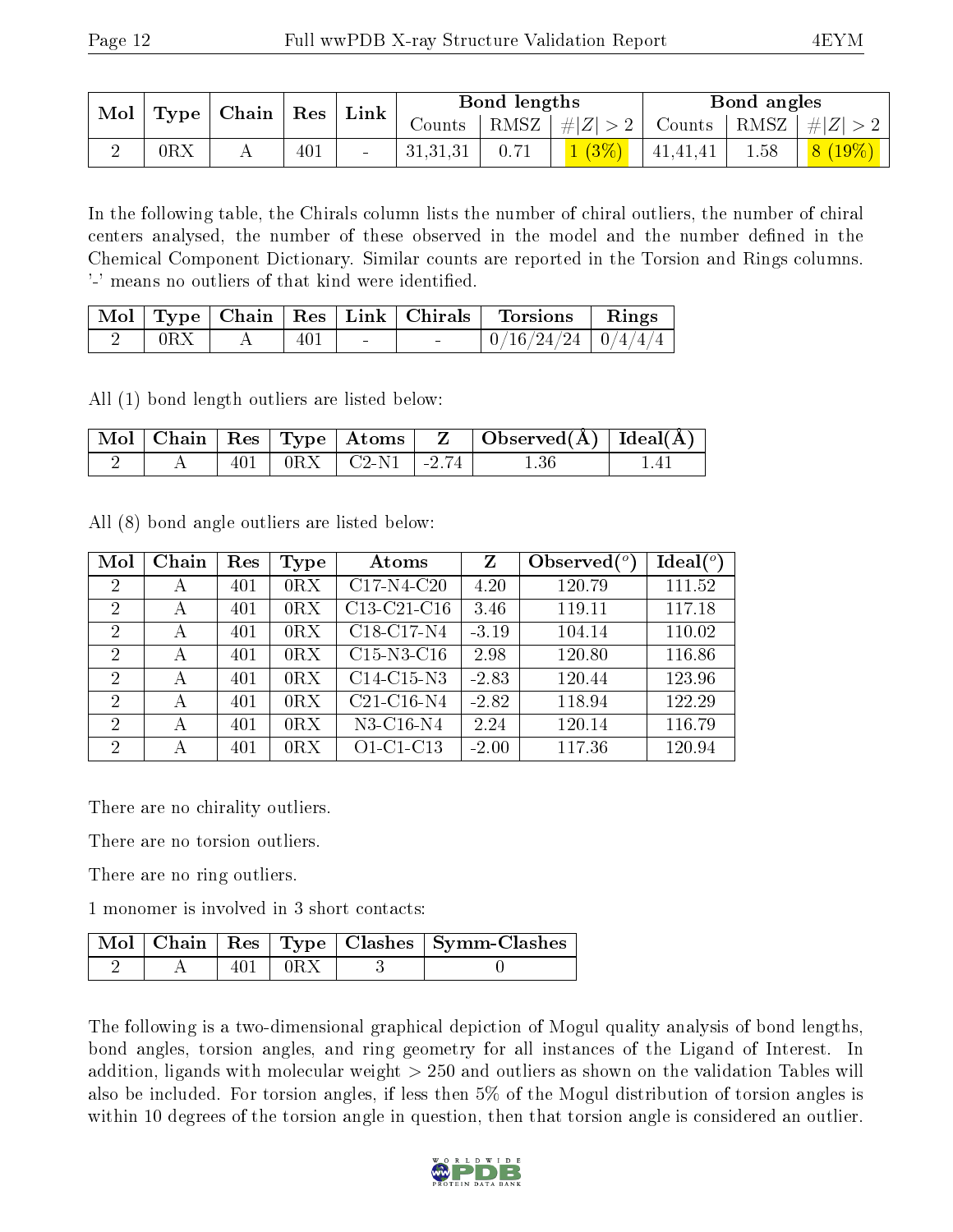Any bond that is central to one or more torsion angles identified as an outlier by Mogul will be highlighted in the graph. For rings, the root-mean-square deviation (RMSD) between the ring in question and similar rings identified by Mogul is calculated over all ring torsion angles. If the average RMSD is greater than 60 degrees and the minimal RMSD between the ring in question and any Mogul-identified rings is also greater than 60 degrees, then that ring is considered an outlier. The outliers are highlighted in purple. The color gray indicates Mogul did not find sufficient equivalents in the CSD to analyse the geometry.



#### 5.7 [O](https://www.wwpdb.org/validation/2017/XrayValidationReportHelp#nonstandard_residues_and_ligands)ther polymers  $(i)$

There are no such residues in this entry.

### 5.8 Polymer linkage issues  $(i)$

There are no chain breaks in this entry.

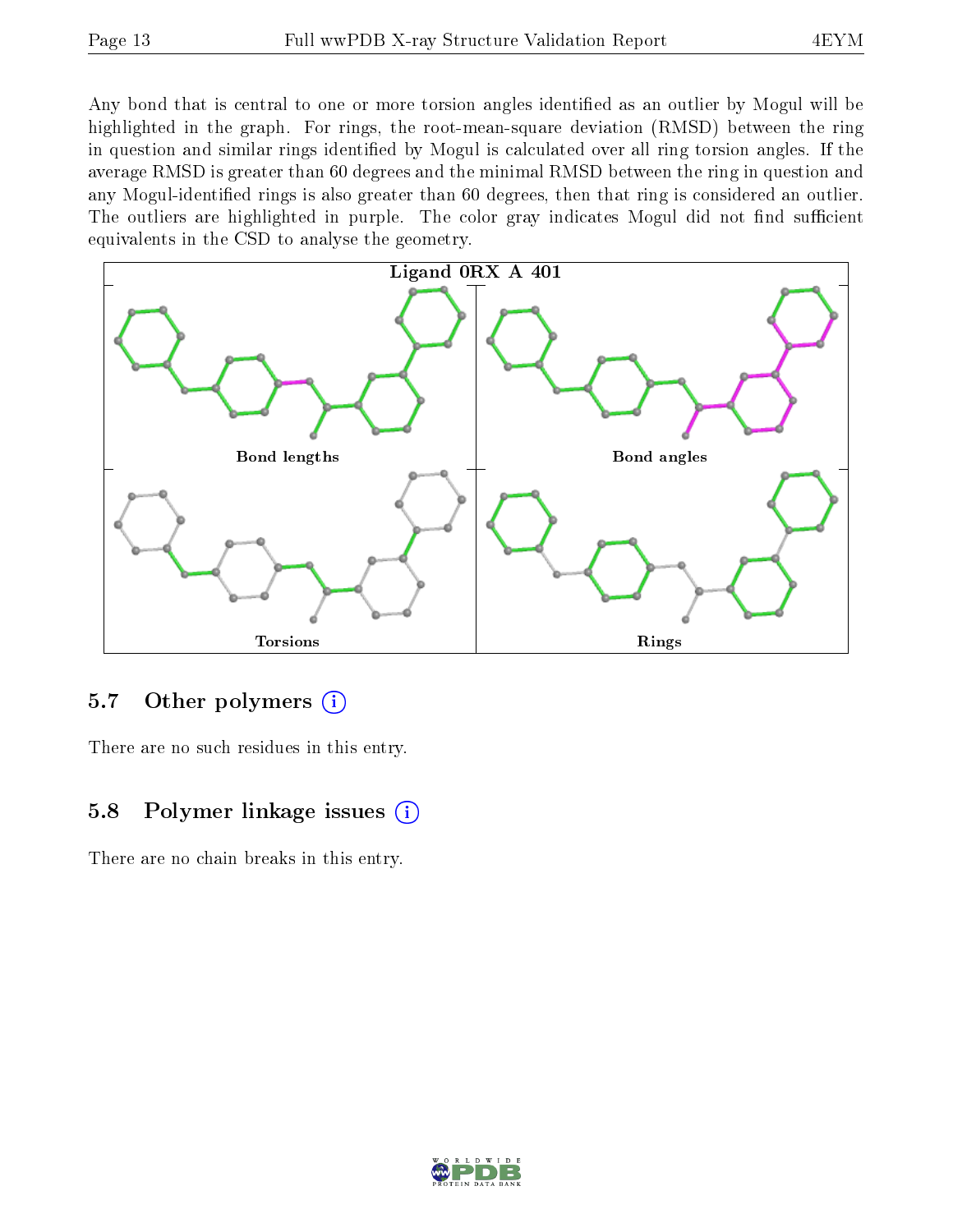## 6 Fit of model and data  $\left( \cdot \right)$

## 6.1 Protein, DNA and RNA chains (i)

In the following table, the column labelled  $#RSRZ>2'$  contains the number (and percentage) of RSRZ outliers, followed by percent RSRZ outliers for the chain as percentile scores relative to all X-ray entries and entries of similar resolution. The OWAB column contains the minimum, median,  $95<sup>th</sup>$  percentile and maximum values of the occupancy-weighted average B-factor per residue. The column labelled  $Q < 0.9$  lists the number of (and percentage) of residues with an average occupancy less than 0.9.

|  |               | $\mid$ Mol $\mid$ Chain $\mid$ Analysed $\mid$ <rsrz> <math>\mid</math></rsrz> |  |  |                                             |  |
|--|---------------|--------------------------------------------------------------------------------|--|--|---------------------------------------------|--|
|  | 340/371 (91%) |                                                                                |  |  | $-0.19$   5 (1%)   73   81   17, 35, 59, 82 |  |

All (5) RSRZ outliers are listed below:

| Mol | Chain | Res | <b>Type</b> | <b>RSRZ</b> |
|-----|-------|-----|-------------|-------------|
|     |       | 121 | <b>GLU</b>  | 4.1         |
|     |       | 351 | <b>PRO</b>  | 3.6         |
|     |       | 120 | <b>MET</b>  | 3.2         |
|     |       | 160 | <b>GLU</b>  | 2.7         |
|     |       | 23  | LYS         | 2.0         |

### 6.2 Non-standard residues in protein, DNA, RNA chains (i)

There are no non-standard protein/DNA/RNA residues in this entry.

#### 6.3 Carbohydrates (i)

There are no carbohydrates in this entry.

### 6.4 Ligands  $(i)$

In the following table, the Atoms column lists the number of modelled atoms in the group and the number defined in the chemical component dictionary. The B-factors column lists the minimum, median,  $95<sup>th</sup>$  percentile and maximum values of B factors of atoms in the group. The column labelled  $Q< 0.9$ ' lists the number of atoms with occupancy less than 0.9.

|     |  |                                   |  | $\mid$ Mol $\mid$ Type $\mid$ Chain $\mid$ Res $\mid$ Atoms $\mid$ RSCC $\mid$ RSR $\mid$ B-factors(Å <sup>2</sup> ) $\mid$ Q<0.9 $\mid$ |  |
|-----|--|-----------------------------------|--|------------------------------------------------------------------------------------------------------------------------------------------|--|
| 0RX |  | $401$   $28/28$   $0.95$   $0.12$ |  | 18.28.36.46                                                                                                                              |  |

The following is a graphical depiction of the model fit to experimental electron density of all